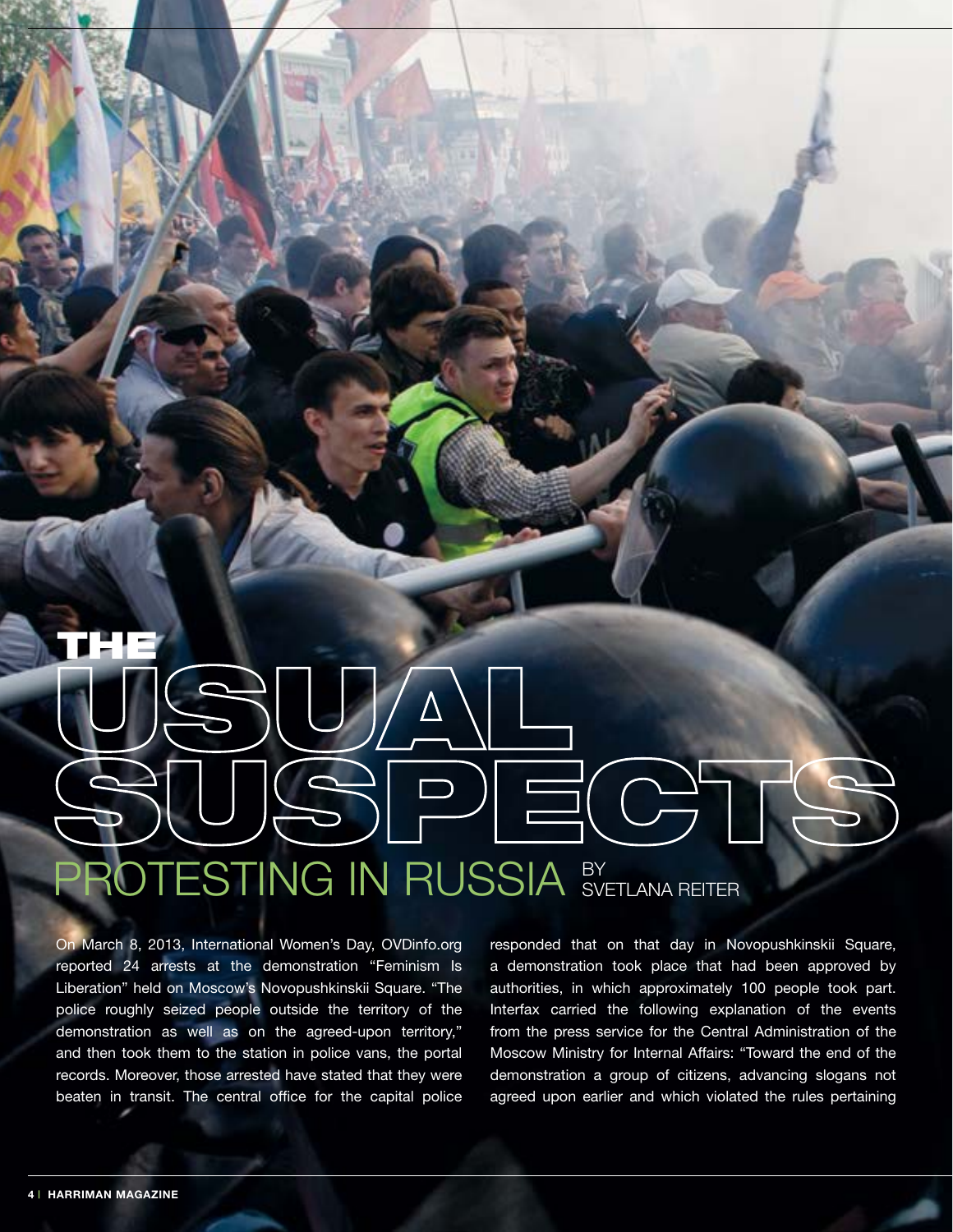Demonstrators and security forces square off at the Bolotnaya Square demonstration of May 6, 2012. All photos are by Artem Drachev.

**РОССИЯ** 

ΒΔ

FEATURE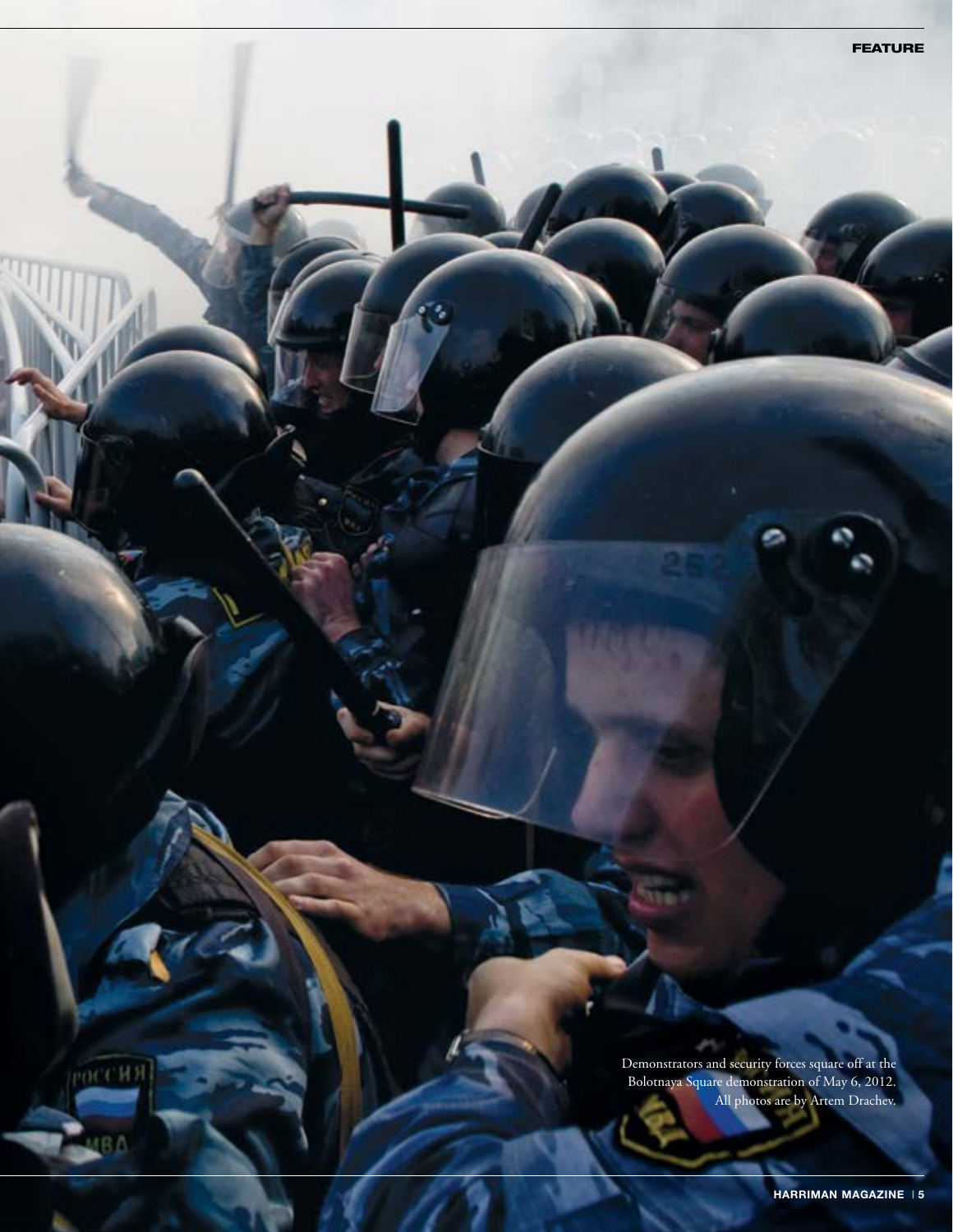

to conducting the demonstration, was taken into custody." One of those detained informed Gazeta.Ru that the Krasnoselskaya OVD (Department of Internal Affairs) "did not admit them and that they were carted around in the police van for two hours," before finally ending up in the Krasnopresenskaya OVD. She maintained that the arrests at the demonstration for gender equality were carried out roughly: members of law enforcement agencies kicked activists by the police vans, one of the members under arrest lost consciousness, and one of the women suffered an injury to her arm. One of the arrested members informed the press that they all had to wait around in the police station for more than an hour, and that the police refused to inform them of the reason for their arrest or write up the charges. "We were merely sent," an unnamed person related. Later it was reported that they had begun to release those under arrest in the police stations: some were charged with breaking Article

## The spontaneous demonstration on Chistye Prudy is rightly considered the starting point of the protests.

20.2 for violating rules pertaining to the conducting of meetings, rallies, etc.; others were released after making a statement. Meanwhile, OVD-Info reports that three young women under arrest face charges of breaking Article 19.3 (disobeying the orders of a police officer). Earlier on the same day, near the Moscow office of the Federal Prison Service, the police arrested

Members of law enforcement agencies kicked activists by the police vans, one of the members under arrest lost consciousness, and one of the women had her arm injured.

10 lonely picketers supporting Nadezhda Tolokonnikova and Maria Alekhina, members of Pussy Riot, the feminist punk-rock group. These news items represent a fair indication of the present state of Russian protests that began in the winter of 2011.

The spontaneous demonstration on Chistye Prudy is rightly considered the starting point of the protests. On December 5, 2012, after the Duma elections, the citizens of the city, incensed by what they considered to be the illegitimate victory of the United Russia Party, made their way to the Griboyedov monument.

I remember that day very well, as I remember down to the tiniest details what preceded it, namely, Election Day. On that day I got up at 7:00, since like most of my colleagues and friends, I was going to be an observer in a mobile brigade that would visit polling stations at the first sign of election tampering. I'll be cautious and put the number of these signs at around 40. The brigades that had been organized by Citizen Observer were comprised of two people, a journalist and a lawyer. I was one of the journalists, but I would like to look a bit more closely at the lawyer paired with me: Maria V. had earned her legal degree a long time ago, but for all practical purposes had never worked in her specialty.

Her story strikes me as typical for Russia of the late Putin era. A good-looking blonde about 40 who drives a jeep of alarming proportions, Masha married early and, as they say, well. Her husband was a classmate who had had his fill of the law and started working in construction. Five years ago he received a large government order for the construction of the residence of an important bureaucrat. Afterwards his competitors fabricated a criminal case against him, and then against their son. Later, just to make sure, they kidnapped the son's daughter. After the girl, fortunately, was rescued (with the assistance of a public prosecutor and enormous administrative resources), Masha decided to be an observer for the parliamentary elections. "Because I simply hate all this," she explained to me, adding later: "But I might start a fight at the election polls." I think a lot of people felt the same. That day we traveled to five polling places and in each one witnessed infringements of varying degrees of seriousness. The most common: attempts made on various pretexts to send the observer away from the polling place; not allowing the observer to move freely around the polling place; forbidding taking photographs; attempts to beat the observer; forbidding the observer to be present during the vote count; not delivering the count on time.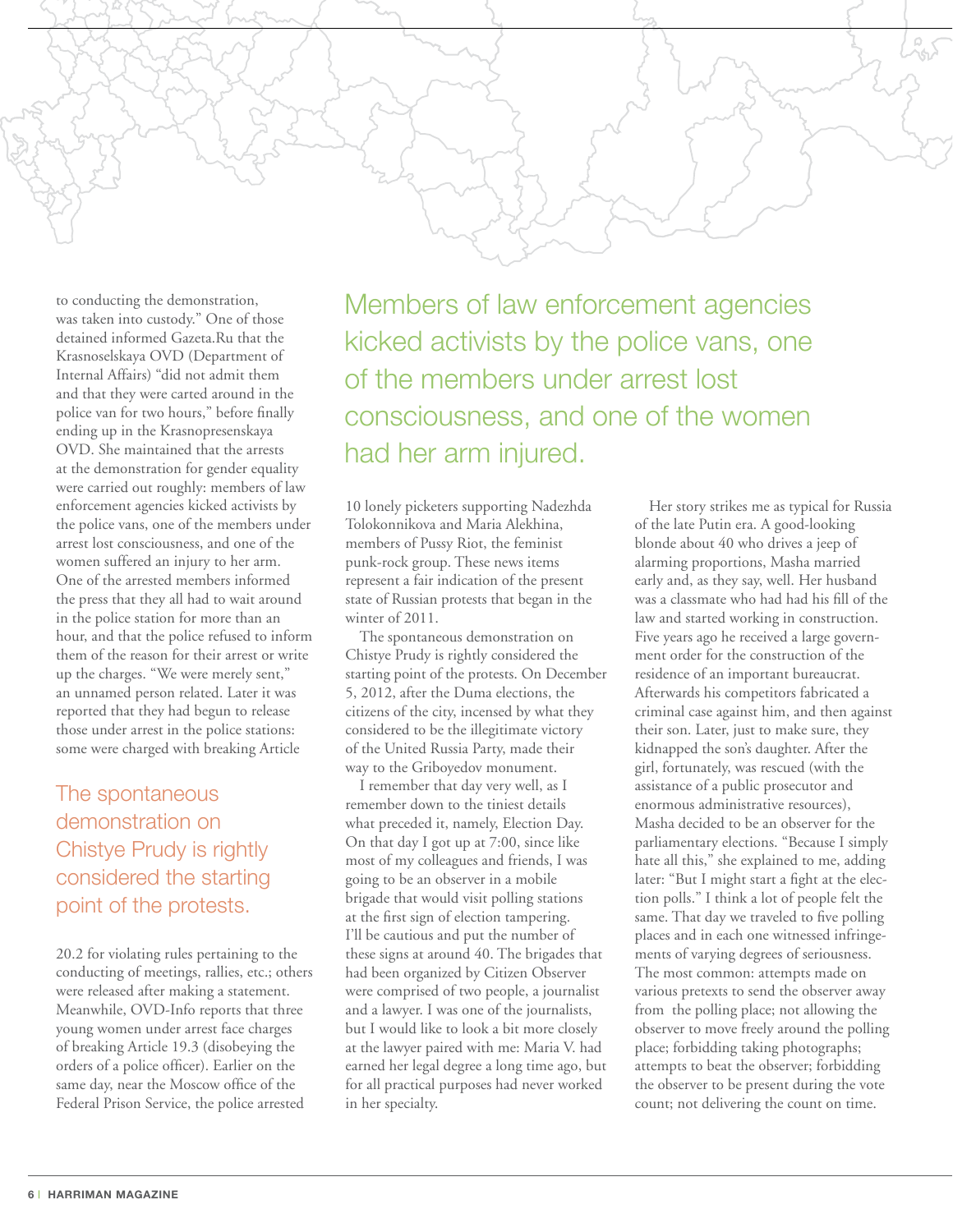Twenty people were arrested and charged in the disturbances of May 6.

FEATURE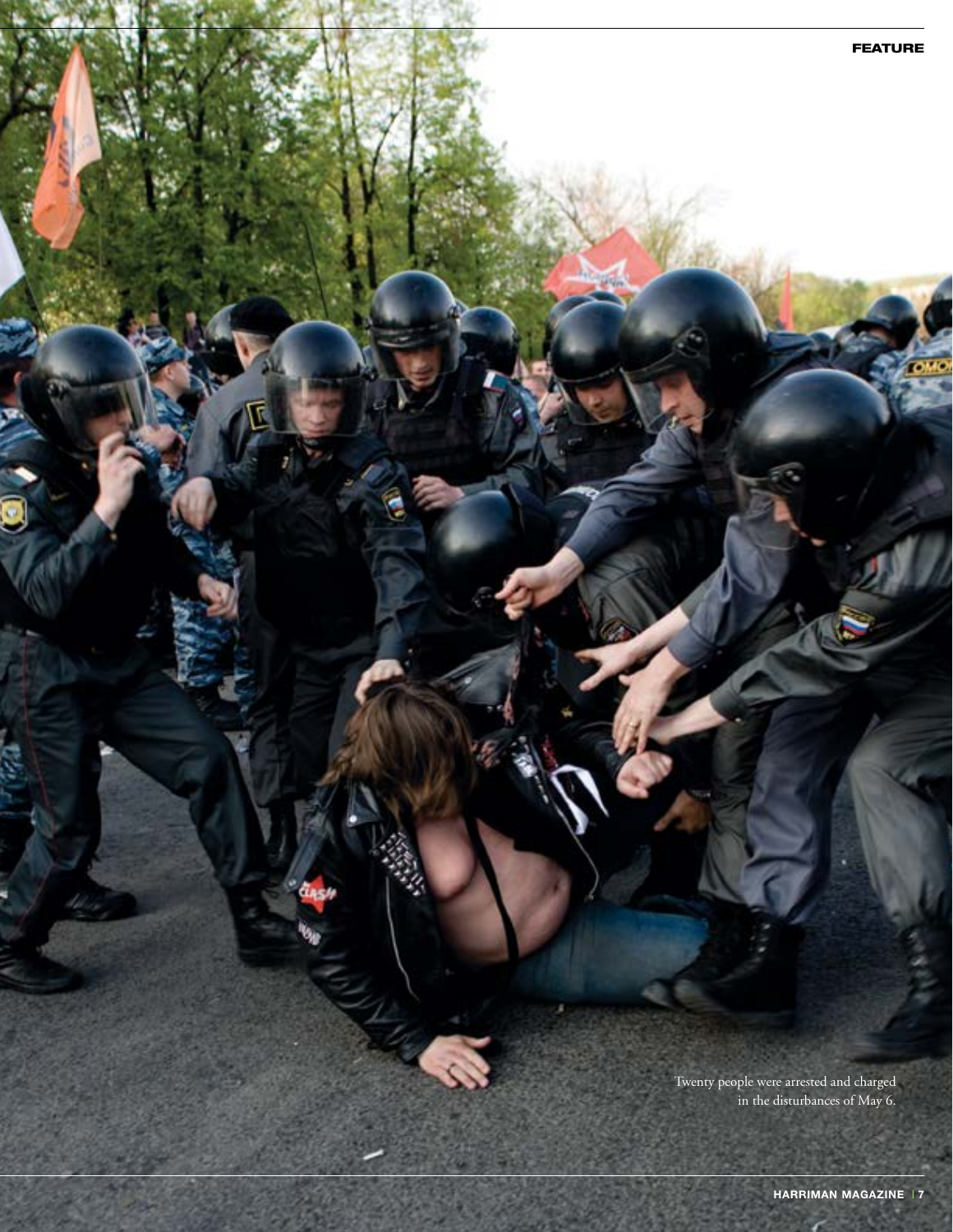

First observers were not allowed to enter the polling stations, and then the press. Those who managed to make their way inside the polling station were not allowed to see the ballot-box before it was sealed. There were scandals of various sorts: at the polling station near the Preobrazhenskaya metro stop the corpulent chairman of the election committee kicked out the second observer from the Yabloko Party. The remaining observers were corralled into an area enclosed by school desks, and the ballot boxes resourcefully obscured by the corpulent woman could barely be seen. "The fact that ballots were being deposited," one of the observers reported, "could only be determined by a dull thud." In several polling stations the observers were seated so that they couldn't see the ballot boxes, they were shouted at and treated rudely. One of the observers from KPRF (Communist Party of the Russian Federation) was beaten several meters from the polling site. All this notwithstanding, United Russia, according to the testimony of observers, barely garnered 30 percent of the vote, but the results of the election, if you are to believe Russian national television (which nobody has believed for a long time) comprised the impossible number of 144 percent.

On the next day, those who would later be labeled "irate citizens" and the "creative classes" set out for the

At that moment they had a single goal—to stop the lying. Unfortunately, they didn't succeed.

Griboyedov monument on Chistye Prudy. Correspondents for Lenta.Ru and bloggers who went to Chistye Prudy say that it's extremely difficult to estimate the number of people on account of the big crowds, but the majority agree that at least 5,000 people came to Chistoprudnyi Boulevard. At one point officers of the MVD stopped